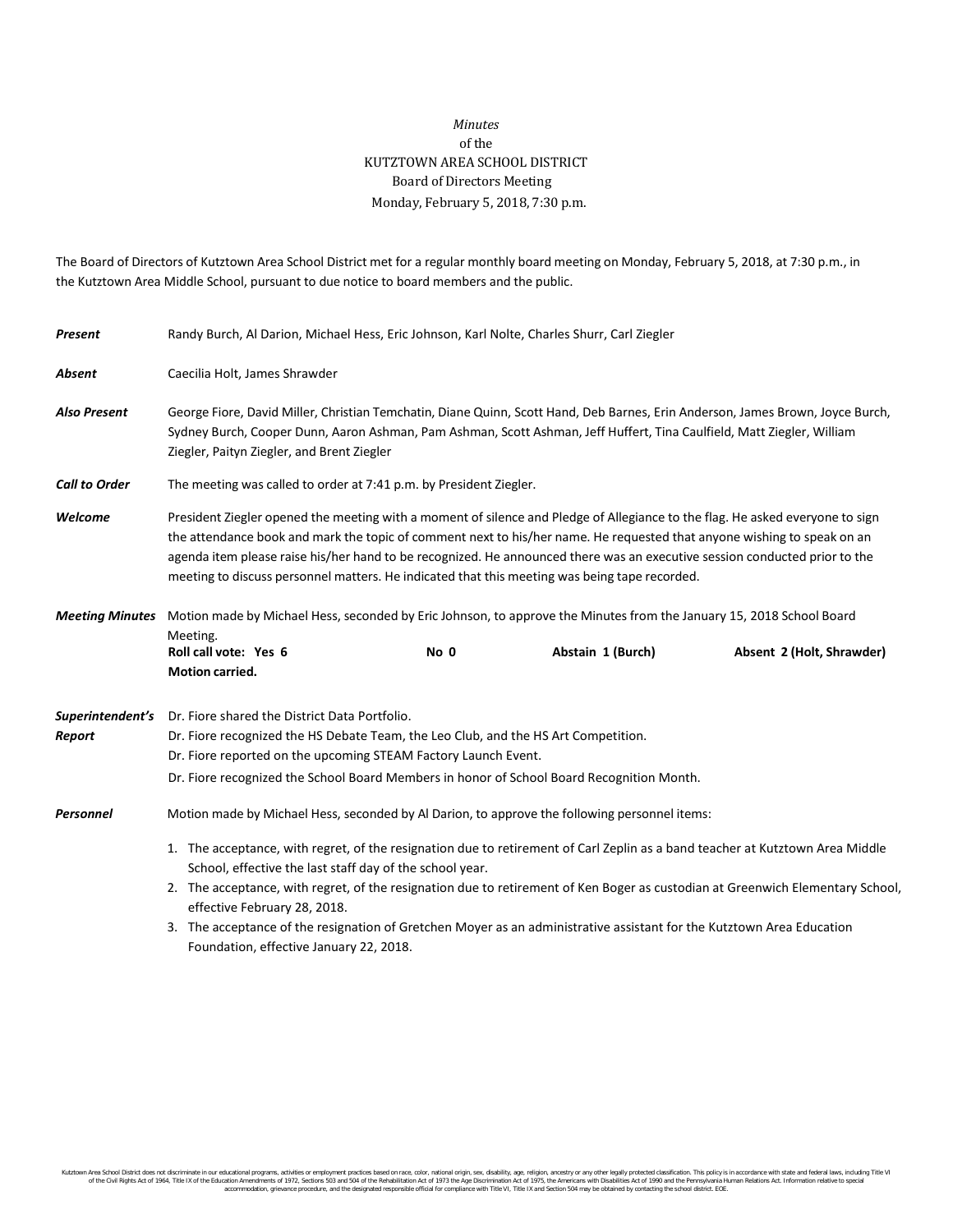|                               | 4. The approval of the following coaches, advisors, and stipends for the 2017-2018 school year:                                               |                                                                                                                                |                           |  |  |  |
|-------------------------------|-----------------------------------------------------------------------------------------------------------------------------------------------|--------------------------------------------------------------------------------------------------------------------------------|---------------------------|--|--|--|
|                               | Michael Bergstrom                                                                                                                             | <b>HS Assistant Baseball Coach</b>                                                                                             | \$1,350.00                |  |  |  |
|                               | <b>Bruce Adam</b>                                                                                                                             | <b>HS Assistant Baseball Coach</b>                                                                                             | \$1,350.00                |  |  |  |
|                               | Autumn Crouse                                                                                                                                 | HS Assistant Track & Field Jumps Coach                                                                                         | \$2,300.00                |  |  |  |
|                               | <b>Madison Kistler</b>                                                                                                                        | MS Assistant Track & Field Coach                                                                                               | \$2,200.00                |  |  |  |
|                               | Kristin Fitti-Hafer                                                                                                                           | HS Volunteer Track & Field Hurdles Coach                                                                                       |                           |  |  |  |
|                               | Kay Schwalm                                                                                                                                   | HS Volunteer Track & Field Assistant MS Coach                                                                                  |                           |  |  |  |
|                               | Christie Thomas                                                                                                                               | HS Volunteer Track & Field Assistant Throws Coach                                                                              |                           |  |  |  |
|                               | Celine Neyhart                                                                                                                                | HS/MS Volunteer Track & Field Team Assistant                                                                                   |                           |  |  |  |
|                               | Michael DiBenedetto                                                                                                                           | HS Volunteer Track & Field Jumps Coach                                                                                         |                           |  |  |  |
|                               | Patrick Fitzgerald                                                                                                                            | MS Volunteer Baseball Coach                                                                                                    |                           |  |  |  |
|                               | Alison Kocis-Westgate                                                                                                                         | Secondary ELA Department Leader (Sem. 2)                                                                                       | \$850.00                  |  |  |  |
|                               |                                                                                                                                               | Personnel is approved pending receipt of all mandated credentials.                                                             |                           |  |  |  |
|                               | Roll call vote: Yes 7                                                                                                                         | No 0                                                                                                                           | Absent 2 (Holt, Shrawder) |  |  |  |
|                               | Motion carried.                                                                                                                               |                                                                                                                                |                           |  |  |  |
|                               |                                                                                                                                               |                                                                                                                                |                           |  |  |  |
| Conference<br><b>Approval</b> | Motion made by Al Darion, seconded by Charles Shurr, to approve employee #885 to attend the Annual PASBO Conference at a<br>cost of \$603.71. |                                                                                                                                |                           |  |  |  |
|                               | Roll call vote: Yes 7                                                                                                                         | No 0                                                                                                                           | Absent 2 (Holt, Shrawder) |  |  |  |
|                               | <b>Motion carried.</b>                                                                                                                        |                                                                                                                                |                           |  |  |  |
|                               |                                                                                                                                               |                                                                                                                                |                           |  |  |  |
| Middle School                 | Motion made by Karl Nolte, seconded by Eric Johnson, to approve Division 9 to install flooring in the Music classroom at                      |                                                                                                                                |                           |  |  |  |
| <b>Flooring</b>               | Kutztown Area Middle School at a cost of \$4,995.00.                                                                                          |                                                                                                                                |                           |  |  |  |
|                               | Roll call vote: Yes 7                                                                                                                         | No 0                                                                                                                           | Absent 2 (Holt, Shrawder) |  |  |  |
|                               | Motion carried.                                                                                                                               |                                                                                                                                |                           |  |  |  |
| <b>Wireless Bid</b>           |                                                                                                                                               | Motion made by Al Darion, seconded by Karl Nolte, to approve the bid award and approve the procurements with a 60% E-rate      |                           |  |  |  |
| <b>Approval</b>               | reimbursement to ePlus Technology, Inc. for wireless network equipment in the amount of \$22,749.30 for the 2018-2019<br>school year.         |                                                                                                                                |                           |  |  |  |
|                               | Roll call vote: Yes 7                                                                                                                         | No 0                                                                                                                           | Absent 2 (Holt, Shrawder) |  |  |  |
|                               | Motion carried.                                                                                                                               |                                                                                                                                |                           |  |  |  |
|                               |                                                                                                                                               |                                                                                                                                |                           |  |  |  |
| <b>BCIU 2018-2019</b>         |                                                                                                                                               | Motion made by Eric Johnson, seconded by Randy Burch, to approve the expenditures of the Berks County Intermediate Unit's      |                           |  |  |  |
| <b>Mandated</b>               |                                                                                                                                               | Mandated Services Budget for the 2018-2019 school year, at a district cost of \$27,487.86, as set forth herein. The proposed   |                           |  |  |  |
| Services Budget               | budget reflects a \$0 increase from the prior year.                                                                                           |                                                                                                                                |                           |  |  |  |
|                               | Roll call vote: Yes 7                                                                                                                         | No 0                                                                                                                           | Absent 2 (Holt, Shrawder) |  |  |  |
|                               | <b>Motion carried.</b>                                                                                                                        |                                                                                                                                |                           |  |  |  |
| Acceptance of                 |                                                                                                                                               | Motion made by Karl Nolte, seconded by Charles Shurr, to approve the acceptance of a donation of \$670.50 from General Mills   |                           |  |  |  |
| <b>Donation</b>               |                                                                                                                                               | Box Tops for Education Program to be used for the Greenwich-Lenhartsville Elementary School Student Activities Account.        |                           |  |  |  |
|                               | Roll call vote: Yes 7                                                                                                                         | No 0                                                                                                                           | Absent 2 (Holt, Shrawder) |  |  |  |
|                               | Motion carried.                                                                                                                               |                                                                                                                                |                           |  |  |  |
|                               |                                                                                                                                               |                                                                                                                                |                           |  |  |  |
| <b>Natural Gas</b>            |                                                                                                                                               | Motion made by Randy Burch, seconded by Karl Nolte, to approve the contract with Provident Energy to supply natural gas to our |                           |  |  |  |
| Purchase                      | Borough schools for the period of July 1, 2018 to June 30, 2021 at a cost not to exceed \$1.10/DTH.<br>Roll call vote: Yes 7                  |                                                                                                                                |                           |  |  |  |
|                               |                                                                                                                                               | No 0                                                                                                                           | Absent 2 (Holt, Shrawder) |  |  |  |
|                               | Motion carried.                                                                                                                               |                                                                                                                                |                           |  |  |  |
|                               |                                                                                                                                               |                                                                                                                                |                           |  |  |  |